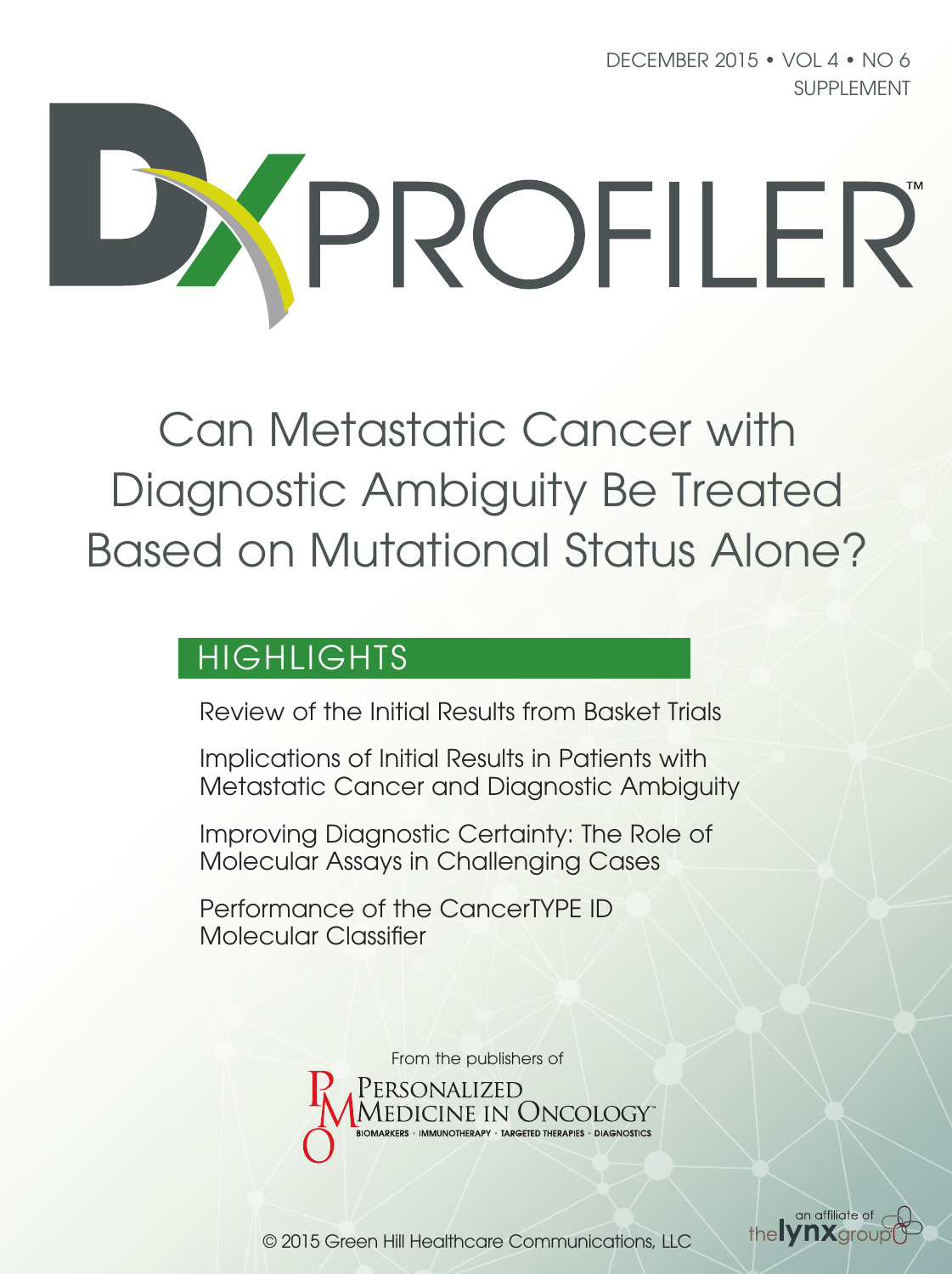

**Vice President/Group Publisher** Russell Hennessy

**Manager, Client Services** Travis Sullivan tjsullivan@the-lynx-group.com

**President/CEO** Brian Tyburski **Chief Operating Officer** Pam Rattananont Ferris **Vice President of Finance** Andrea Kelly **Human Resources** Jennine Leale **Senior Director, Business Development** Abigail Adair **Medical Director** Julie Strain **Director, Strategy & Program Development** John Welz **Director, Quality Control** Barbara Marino **Quality Control Assistant** Theresa Salerno

rhennessy@the-lynx-group.com

**PUBLISHING STAFF**

**Editorial Director** Frederique H. Evans fevans@the-lynx-group.com

**Editorial Director** Kristin Siyahian ksiyahian@the-lynx-group.com

> **Strategic Editor** Robert E. Henry

#### **THE LYNX GROUP**

**Associate Director, Production & Manufacturing** Alaina Pede

**Director, Creative & Design** Robyn Jacobs

**Creative & Design Assistants** Lora LaRocca Chris Alpino

**Content Marketing Director** Samantha Weissman

**Digital Content Manager** Anthony Trevean

**Digital Programmer** Michael Amundsen

**Jr Digital Media Specialist** Charles Easton IV

**Meeting & Events Planner** Linda Mezzacappa

**Senior Copyeditor** BJ Hansen

**Copyeditors** Hina Khaliq Rosemary Hansen

**Production Manager** Marie RS Borrelli

**Associate Director, Project Management** Roshni Shah

**Senior Project Manager** George Fuller

**Project Managers** Deanna Martinez Jeremy Shannon

**Senior Project Coordinator** Gretchen Dann

> **Project Coordinator** Rachael Baranoski

> > **IT Manager** Kashif Javaid

**Administrative Assistants** Sara Mohamed Colette Puhalski

> **Office Coordinator** Robert Sorensen

**Green Hill Healthcare Communications, LLC • 1249 South River Road - Ste 202A • Cranbury, NJ 08512 • phone: 732-656-7935 • fax: 732-656-7938**

EDITORIAL CORRESPONDENCE should be addressed to EDITORIAL DIRECTOR, Green Hill Healthcare Communications, LLC, 1249 South River Road, Suite 202A, Cranbury, NJ 08512. E-mail: editorial@greenhillhc.com. POSTMASTER: CORRESPONDENCE REGARDING SUBSCRIPTIONS OR CHANGE OF ADDRESS should be directed to CIRCULATION DIRECTOR, Green Hill Healthcare Communications, LLC, 1249 South River Road, Suite 202A, Cranbury, NJ 08512. Correspondence regarding permission to reprint all or part of this activity should be addressed to REPRINT PERMISSIONS DEPARTMENT, Green Hill Healthcare Communications, LLC, 1249 South River

Road, Suite 202A, Cranbury, NJ 08512. The ideas and opinions expressed in *Dx Profiler*™ do not necessarily reflect those of the Advisory Board, the Editorial Director, or the Publisher. Readers are encouraged to contact the manufacturer with questions about the features or limitations of the products mentioned. Neither the Advisory Board nor the Publisher assumes any responsibility for any injury and/or damage to persons or property arising out of or related to any use of the material contained in this periodical. Please convey any errors to the Editorial Director.



To obtain a digital version, download a free QR code app on your SmartPhone and then scan this code.

*Dx Profiler*™ is published by Green Hill Healthcare Communications, LLC, 1249 South River Road, Suite 202A, Cranbury, NJ 08512. Telephone: 732-656-7935. Fax: 732-656-7938. Copyright ©2015 by Green Hill Healthcare Communications, LLC. All rights reserved. *Dx Profiler™* is a trademark of Green Hill Healthcare Communications, LLC. No part of this publication may be reproduced or transmitted in any form or by any means now or hereafter known, electronic or mechanical, including photocopy, recording, or any informational storage and retrieval system, without written permission from the Publisher. Printed in the United States of America.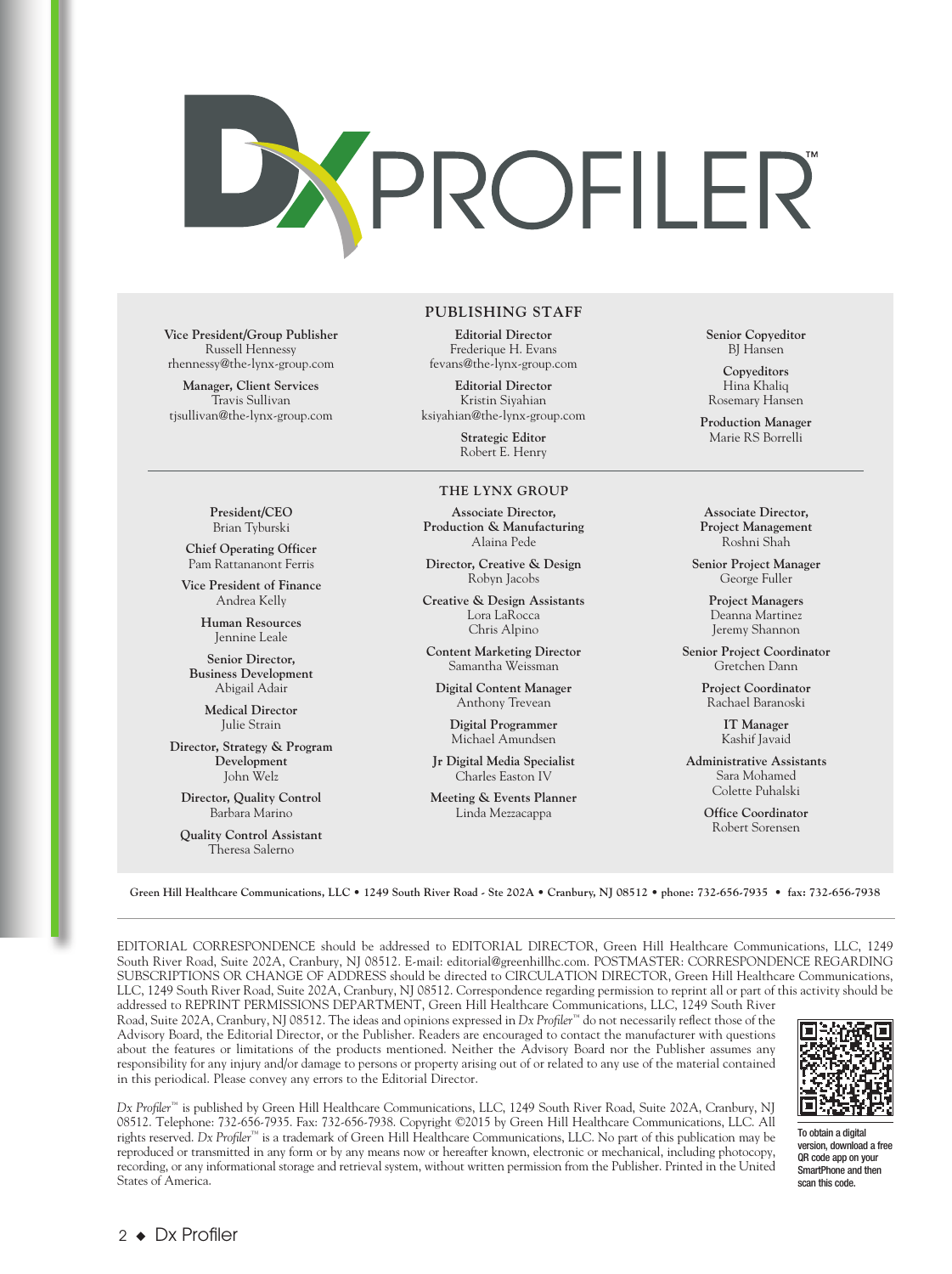# Can Metastatic Cancer with Diagnostic Ambiguity Be Treated Based on Mutational Status Alone?

By Wayne Kuznar

The application of molecularly targeted cancer therapies has rapidly expanded in the past 2 decades. The identification of genetic mutations in tumors has led to a growing list of therapies developed to specifically target he application of molecularly targeted cancer therapies has rapidly expanded in the past 2 decades. The identification of genetic mutations in tumors has led to those alterations. Indeed, molecularly targeted therapies along with predictive biomarker testing and site-specific chemotherapy—have significantly improved the outcomes of patients with certain tumor types. Improved patient progression-free survival (PFS) and overall survival has been reinforced by the rapid evolution of genomic testing. Specifically, Sanger sequencing of a single gene has given way to broad-based genetic sequencing, or next-generation sequencing (NGS), to sequence millions of small fragments of DNA simultaneously.

The hope was that the widespread availability and adoption of NGS would revolutionize guided cancer treatment. This future is rapidly becoming reality as clinicians have greater access to the technology and are increasingly sequencing patients' tumor genomes. Using this information, they are able to identify mutations that may influence patients' cancer genesis and progression, before selecting personalized treatments matched to these mutations.

Notably, improvement in outcomes has been achieved with agents matched to a molecular alteration in specific tumor types. The discovery that similar mutations can occur in tumors derived from different tissue types<sup>1</sup> has led to the consideration of common therapies across tumors of distinct origin that harbor the same mutation. This shift toward histology-agnostic molecularly targeted treatment has led to the concept of basket trials. These trials are designed to test whether a specific molecular alteration in a patient with cancer will respond to a matched agent. As part of a basket trial, a common mutation across a range of tumor types is treated using similar therapy.

Results from the first basket trials have led to a growing realization that a single tumor mutation may not be driving the growth of a particular tumor type because there is an abundance of passenger mutations also present whose roles are not always clearly understood. In addition, advances in—and broad access to—NGS has rapidly outpaced therapeutic development timelines. These factors suggest that not all mutations identified by NGS are clinically actionable, and may present a challenge for practicing oncologists trying to choose the best cancer treatment option for their patients. Identification of ≥1 tumor mutations may also lead to unrealistic patient expectations regarding the availability of therapies and their prognosis.

To make an appropriate treatment selection, the extensive genetic information extrapolated from NGS requires context, including the site of origin of the cancer. Knowledge of tumor type and primary site of origin of the cancer are proving to be critical for oncologists making treatment decisions. Without this information, oncologists would not be able to determine the potential benefits of site-specific and molecularly targeted therapies, which may lead to less than optimal responses, and expose patients to toxicities and unnecessary costs.

Epidemiologic studies have shown that the site of origin of the tumor is unknown or uncertain in approximately 1 of 6 patients with newly diagnosed metastatic cancers.2-5 Situations where identification of the site of origin is particularly challenging include poorly differentiated or undifferentiated tumors, tumors with an atypical clinical presentation, or tumors with limited biopsy tissue for immunophenotypic analysis.

Difficult-to-diagnose tumors make therapeutic decision-making challenging, but the use of molecular profiling assays can play an important role in establishing a definitive diagnosis, and ensuring that a patient is given the most appropriate site-specific chemotherapy and targeted therapies.

Results from the first basket trials have led to a growing realization that a single tumor mutation may not be driving the growth of a particular tumor type because there is an abundance of passenger mutations also present whose roles are not always clearly understood.

#### **Results from Recently Reported Basket Trials**

Clinical trials have demonstrated that genomic information is useful for guiding the development of novel targeted agents, as well as treatment decisions. Basket trials have arisen as a proposed alternate approach to clinical trials by more efficiently testing cancer therapies for new uses. However, the results from the first of these studies question the role of specific alterations across multiple tumor types.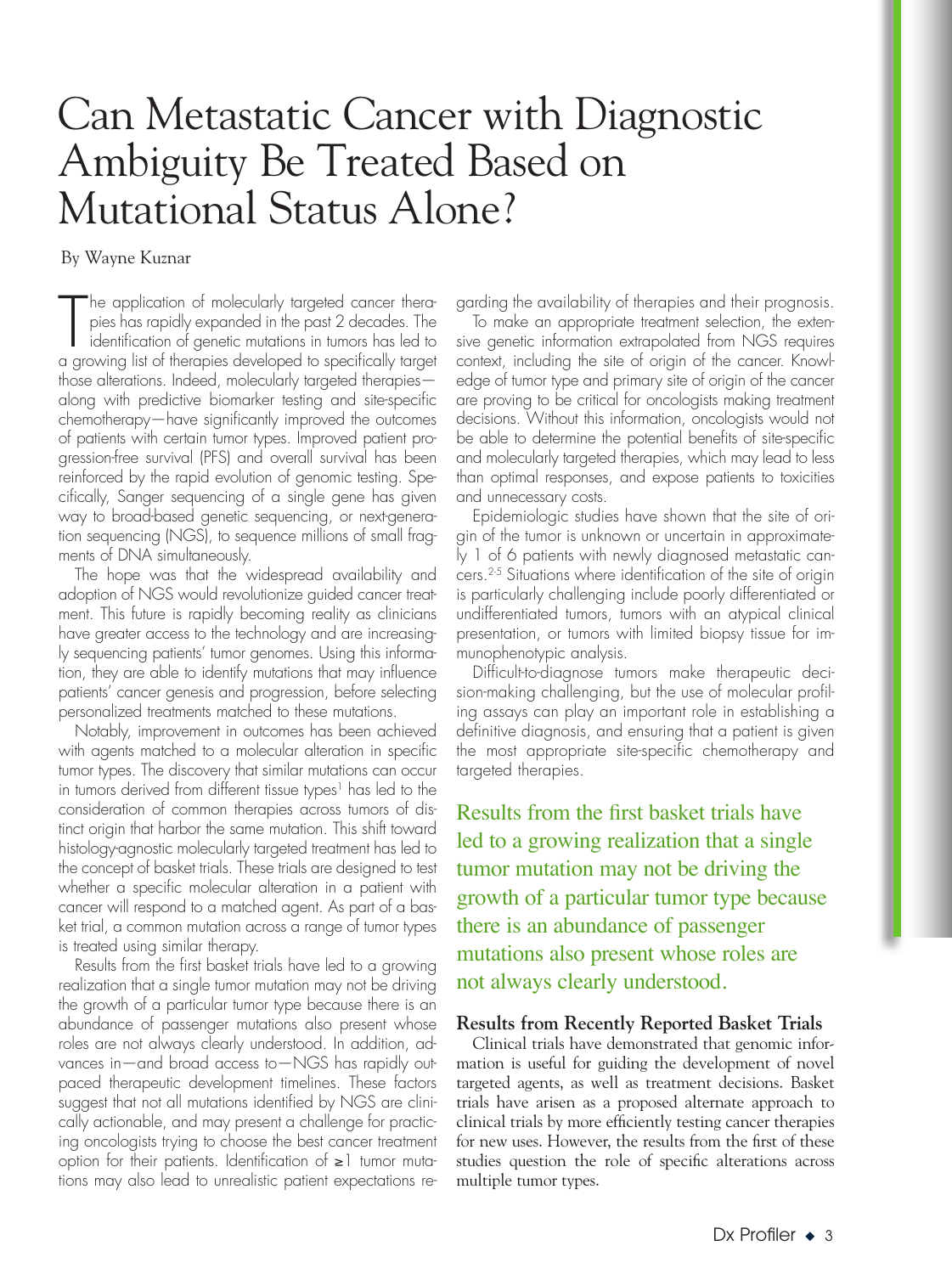#### *Proof-of-Concept Basket Trial: No Improvement in PFS*

In the SHIVA basket trial, Le Tourneau and colleagues conducted a histology-agnostic study using molecular information to guide therapy in patients with any type of metastatic solid tumor that is refractory to standard treatment.6 Patients underwent molecular profiling of a metastatic tumor, and were eligible for inclusion in the study if they had an aberration in the hormone receptor, phosphoinositide 3-kinase/protein kinase B (AKT)/mechanistic target of rapamycin, or RAF/MEK pathways. Patients were randomized to receive treatment with a molecularly targeted agent matched to the alteration, or treatment at their physician's choice.

The investigators found that median PFS was not improved in the experimental group compared with the control group (2.3 months vs 2.0 months; *P* = .41). The study authors concluded that, in heavily pretreated patients with cancer, using molecularly targeted agents outside the realm of their indications does not improve PFS compared with treatment selected at a physician's choice.

## Not all mutations identified are clinically actionable, and may present a challenge for practicing oncologists trying to choose the best treatment option for their patients.

Altogether, these data suggest that although molecularly targeted agents are linked to antitumor activity in patients with tumors that have matching molecular alterations, off-label use of these agents based on matching molecular alterations alone may not be warranted.

#### *CUSTOM Trial Showed Some Promising Results, but Highlighted Challenges in Basket Trial Design*

The CUSTOM (molecular profiling and targeted therapy for advanced thoracic malignancies) basket trial focused on identifying molecular biomarkers and determining their frequency and clinical relevance in patients with advanced thoracic malignancies.<sup>7</sup> The investigators evaluated the efficacy of multiple targeted therapies in specific molecular subsets of patients with advanced non–small-cell lung cancer (NSCLC), small-cell lung cancer, and thymic malignancies.

A total of 647 patients met the general eligibility criteria of the trial, and underwent molecular profiling. Although the study design was appealing because the investigators assessed the use of 5 drugs (erlotinib, selumetinib, MK-2206, lapatinib, and sunitinib) matched against specific mutational status, only 43 of the patients received treatment, and were evaluated for response and survival. A 60% response rate was seen in patients with epidermal growth factor receptor (*EGFR*)-mutated NSCLC who were treated with erlotinib  $(n = 15)$ .

#### *Mixed Results in Nonmelanoma* **BRAF** *V600-Mutated Cancers*

In another basket trial, investigators enrolled 122 patients with nonmelanoma cancers and *BRAF* V600—a mutation that occurs in approximately 50% of cutaneous melanomas.8 Patients received treatment with vemurafenib or vemurafenib plus cetuximab. *BRAF* V600 mutations were targetable in some, but not all, of the nonmelanoma cancers tested, the investigators observed. Vemurafenib activity was seen predominantly in patients with *BRAF* V600–positive NSCLC, Langerhans cell histiocytosis, and Erdheim-Chester disease. In a subset of patients with colorectal cancer  $(n = 27)$  who received vemurafenib monotherapy, there were no responses, and the median PFS and overall survival were 4.5 months and 9.3 months, respectively. None of the patients with multiple myeloma had a response. Altogether, the data did not support the assumption that one can extrapolate the effectiveness of a targeted therapy to all cancer types with the same mutation. "What we've learned is that the driver mutation matters, but the tissue of origin is also important," explained Baselga and colleagues in their study.<sup>9</sup>

In addition to basket trials, other studies have raised questions about the role alterations, in particular tumor types, play across multiple tumors. In particular, the success of BRAF inhibition in melanoma served as a catalyst for investigating vemurafenib in patients with *BRAF*-mutant colorectal cancer. In that study, the investigators purported that the same inhibitors that had worked so well in patients with melanoma would translate to activity in the 5% to 8% of patients with colorectal cancers that harbor the same *BRAF* V600E mutation.10 A pilot study of vemurafenib in 21 patients with *BRAF* V600– mutant metastatic colorectal cancer proved disappointing, however, with no complete responses, only 1 partial response, and 7 cases of stable disease. The median PFS was 2.1 months, and median overall survival was 7.7 months. The robust clinical response of vemurafenib observed in melanoma was absent in *BRAF* V600–positive metastatic colorectal cancer.

#### **Implications of Unclear Diagnoses in Patients with Metastatic Cancer**

Diagnostic ambiguity in cancer is relatively underappreciated. A 2014 study from The University of Texas MD Anderson Cancer Center, Houston, TX, showed that in approximately 1 of 4 cases, diagnostic errors were identified during expert pathology subspecialist review.<sup>11</sup> In a separate meta-analysis examining the performance of immunohistochemistry (IHC) in determining tissue of origin in metastatic cancers, IHC was inaccurate in 1 of 3 cases, particularly in poorly differentiated lesions.12,13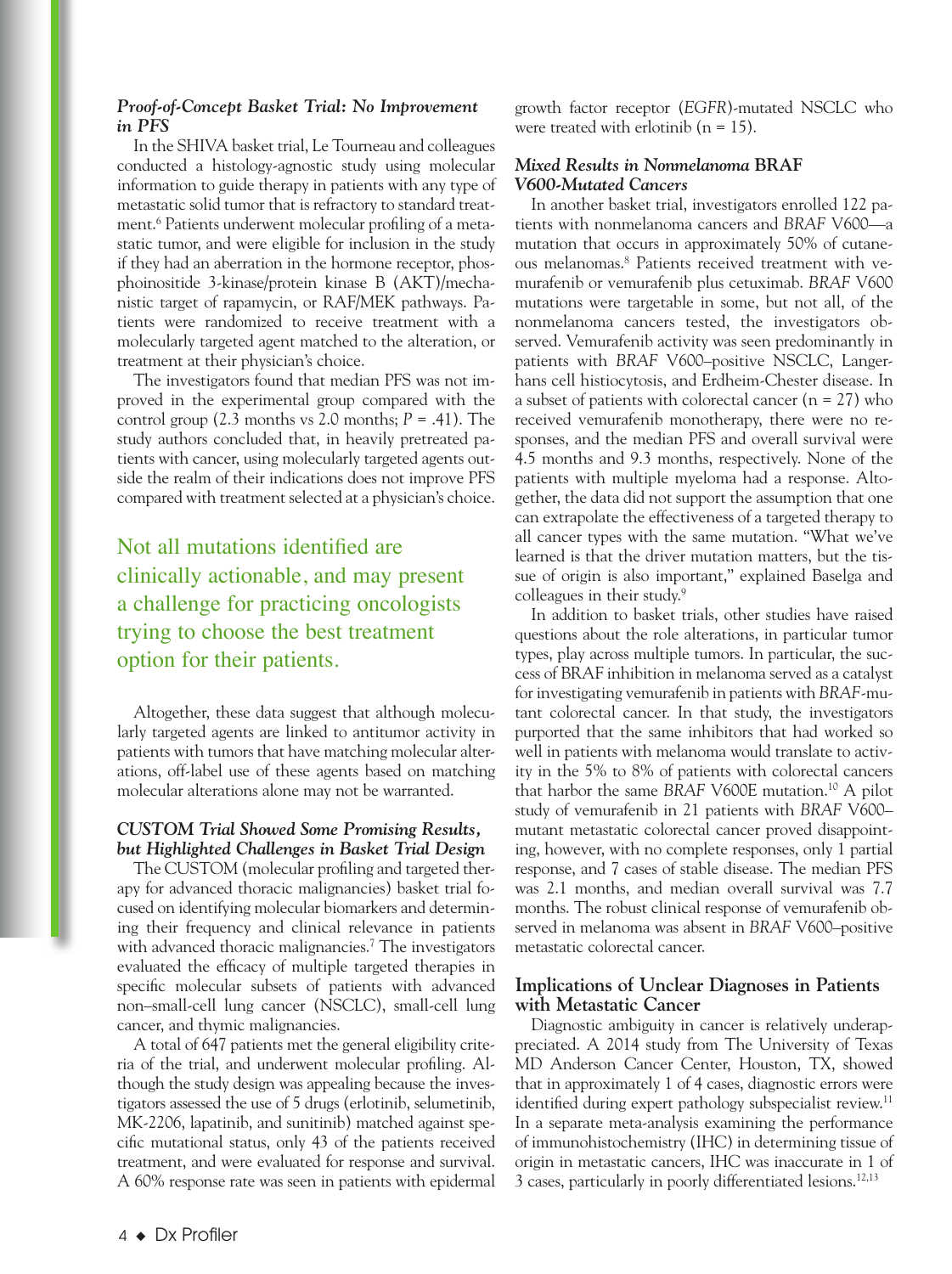Of the 600,000 patients presenting with metastatic cancer each year, approximately 100,000 have some degree of diagnostic uncertainty, which translates to 1 of every 6 patients with metastatic cancer.<sup>2,3</sup> This includes a variety of clinical situations which present with diagnostic ambiguity, including cancers of unknown primary (CUP), challenging differential diagnoses dealing with the main type of cancer (eg, pancreaticobiliary vs intestinal vs CRC) or subtype (eg, neuroendorine tumors subtyping: carcinoid or islet cell), lack of resolution between new primary versus recurrent cancers, tumors with an atypical presentation, and those with limited biopsy tissue.

A diagnosis using IHC can be especially difficult in certain scenarios; high-grade tumors, atypical metastasis, or poorly differentiated tumors can all present challenges in identifying the origin of the tumor. Even after multiple cycles of testing, many of these patients have an uncertain diagnosis. This uncertainty may lead clinicians to obtain a second diagnostic opinion, but doing so leads to a change in the treatment plan in only approximately 10% of cases.14 Furthermore, IHC staining may deplete tissue that may be essential for downstream predictive biomarker analysis.

Evidence from the aforementioned basket trials, and other data collected to date, suggest that strategies where patients with common mutations in disparate tumor types are treated similarly are not optimal. The implication is that patients without a single unambiguous diagnosis may be exposed to the side effects and costs of the treatment, potentially without tumor-suppressing benefits.

The use of targeted therapies in patients with unclear diagnosis is challenging because it is difficult to know whether mutations detected and acted upon are actually driving the cancer. These approaches can also delay getting the right therapy to the patient, and delays in appropriate treatment can affect prognosis. A definitive diagnosis, therefore, is critical for use of targeted therapies.

#### **Improving Diagnostic Certainty: The Role of Molecular Assays in Challenging Cases**

Patients with cancers of unknown or uncertain primary sites of origin may benefit from the use of molecular-based assays, by improving the accuracy and efficiency of diagnostic classification, and enabling the effective use of personalized treatment recommendations.

A gene expression based assay—CancerTYPE ID—has been developed to aid in resolving challenging diagnoses. CancerTYPE ID measures the differential expression of 92 genes (87 tumor-associated genes, and 5 reference genes) in formalin-fixed, paraffin-embedded (FFPE) tumor samples to provide a molecular classification of tumor type and subtype, and can distinguish between 28 main tumor types and 50 subtypes that represent >95% of all solid tumors by incidence. The 92 gene set was discovered through a genome-wide, data-driven approach.

CancerTYPE ID requires limited specimens—approxi-

mately 300 nonnecrotic cancer cells that can be collected from surgical resection, excisional biopsy, core needle biopsy, fine needle aspiration, cell block (pleural effusion, ascites), or bone marrow biopsy. Tumor cells are enriched by microdissection, and total ribonucleic acid (RNA) is isolated from FFPE specimens. RNA is then analyzed for the expression of the 92 genes using real-time, reverse transcriptase–polymerase chain reaction.

The use of targeted therapies in patients with unclear diagnosis is challenging because it is difficult to know whether mutations detected and acted upon are actually driving the cancer.

A computational algorithm compares the gene expression profile to a reference database with the gene expression profiles of >2000 tumors. The algorithm determines the most similar relative gene expression patterns, and predicts tumor type and subtypes. The algorithm assigns a probability for each classification result—which is a measure of the confidence level for the result—and rules out most tumor types in the database with >95% confidence. Test reports are typically available within 5 business days, and include a prediction of tumor type and histologic subtype.

CancerTYPE ID is a covered benefit for Medicare Part B patients based on a review of evidence supporting its analytical validity, clinical validity, and clinical utility.

#### **Performance of the CancerTYPE ID Molecular Classifier**

More than 23,000 patients have been analyzed by CancerTYPE ID, and the test has been ordered by >6000 oncologists and 5000 pathologists. The clinical development program has investigated >5200 cancer cases.

In a prospectively defined, blinded study of clinically challenging samples (ie, metastatic tumors, poorly differentiated and undifferentiated primary cancers, limited biopsy specimens), Sarah E. Kerr, MD, and colleagues demonstrated the sensitivity of a CancerTYPE ID of 87% for main tumor types, with no difference in sensitivity based on disease type (metastatic or primary), histologic grade, or in patients with a limited biopsy specimen, and a specificity of 98% to >99%.<sup>15</sup>

In a comparison to standard of care (IHC and expert pathology review), Lawrence M. Weiss, MD, FCAP, and colleagues conducted a blinded comparator study of patients typically referred for a diagnostic second opinion.<sup>11</sup> A total of 122 patients with metastatic, poorly differentiated to undifferentiated tumors were submitted for evaluation by IHC and CancerTYPE ID with pathologists blinded to the CancerTYPE ID result. The mean number of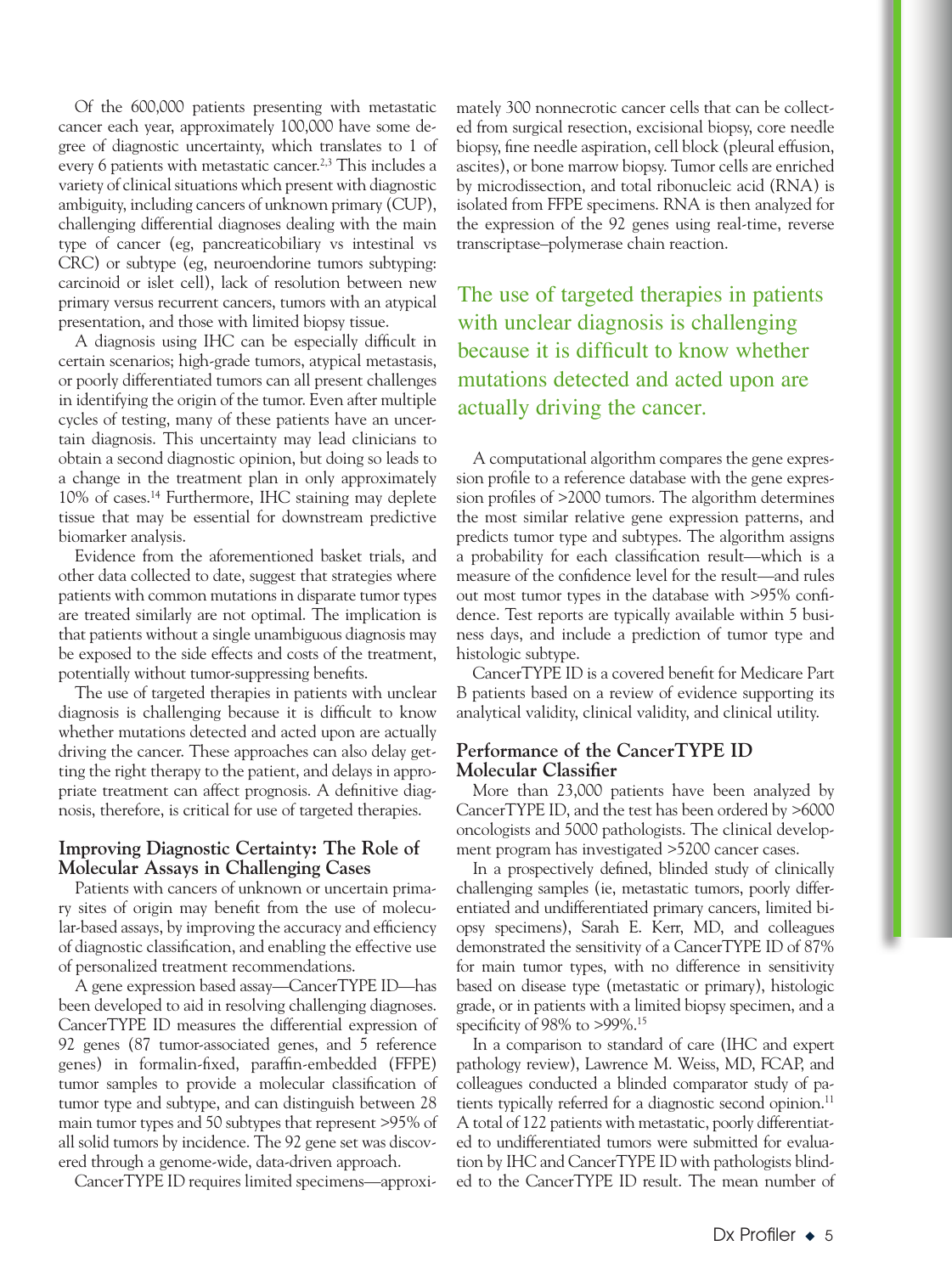

IHC stains required to establish a diagnosis was 7.9. The overall accuracy of CancerTYPE ID was significantly superior to IHC/morphology (79% vs 69%; *P* = .03). The performance of CancerTYPE ID was superior or equivalent to IHC in all tumor types examined. The performance of IHC declined substantially when >7 to 9 IHC stains were used, suggesting that if classification of a single tumor type is not established by this point, CancerTYPE ID should be considered ahead of further staining (**Figure 1**).

#### *Improving Treatment Outcomes in Patients with CUP*

Only 1 prospective study completed in patients diagnosed with CUP has used a molecular classifier to predict the tumor type, and examined the efficacy of site-specific therapy based on the molecular assay results. John Hainsworth, MD, F. Anthony Greco, and colleagues evaluated the impact of CancerTYPE ID on patient survival in 252 patients with a diagnosis of CUP.16 Standard, first-line treatment regimens were applied based on the molecular results. CancerTYPE ID identified the primary tumor site in 98% ( $n = 247$ ) of cases, and 26 different tumor types were predicted. The most commonly predicted tumor types—biliary tract, urothelium, colorectal, and NSCLC—accounted for 55% of all patients. In addition, 4 potentially curable germ cell types were predicted by the molecular assay. Among the 233 candidates for treatment, 194 received CancerTYPE ID–directed treatment. In these 194 patients, overall survival improved by 37%, and median survival was 12.5 months and 9.1 months in patients using assay-directed therapy versus the historical controls using empiric therapy, respectively (**Figure 2**).16



In a second outcomes study, the use of CancerTYPE ID was examined as an aid in the selection of optimal therapy for patients with CUP whose cancer was predicted to be of colorectal origin by CancerTYPE ID.17 Of the 42 patients for whom information on therapy and outcomes was provided, patients who received site-specific first-line treatment had a 50% response rate and 8.5-month median PFS. Patients who received empirical first-line therapy for CUP had a 17% response rate and 6-month median PFS.

Median survival in patients receiving site-directed therapy was 27 months, which was similar to survival in patients with known metastatic colorectal cancer, and substantially better than the median survival of 8 to 11 months in patients treated with empirical regimens for CUP.

#### *Real-World Experience with CancerTYPE ID*

Results from 2 studies—a registry of 28 sites, and a physician-reported clinical utility trial—reflect real-world experience with CancerTYPE ID. Interim results from the registry study, involving 134 patients, showed that use of CancerTYPE ID changed treatment decisions in approximately 50% of cases.<sup>13</sup>

The clinical utility study was a retrospective survey-based study of 103 medical oncologists who ordered CancerTYPE ID.18 The primary objectives were to examine whether the results aided in the determination of a clinical diagnosis of the primary site of origin for their patient's tumor, and the therapeutic decision-making. The assay was used to address a broad range of issues related to diagnostic uncertainty, including independent confirmation of diagnosis prior to initiating treatment, reassessment of diagnosis following unsuccessful treat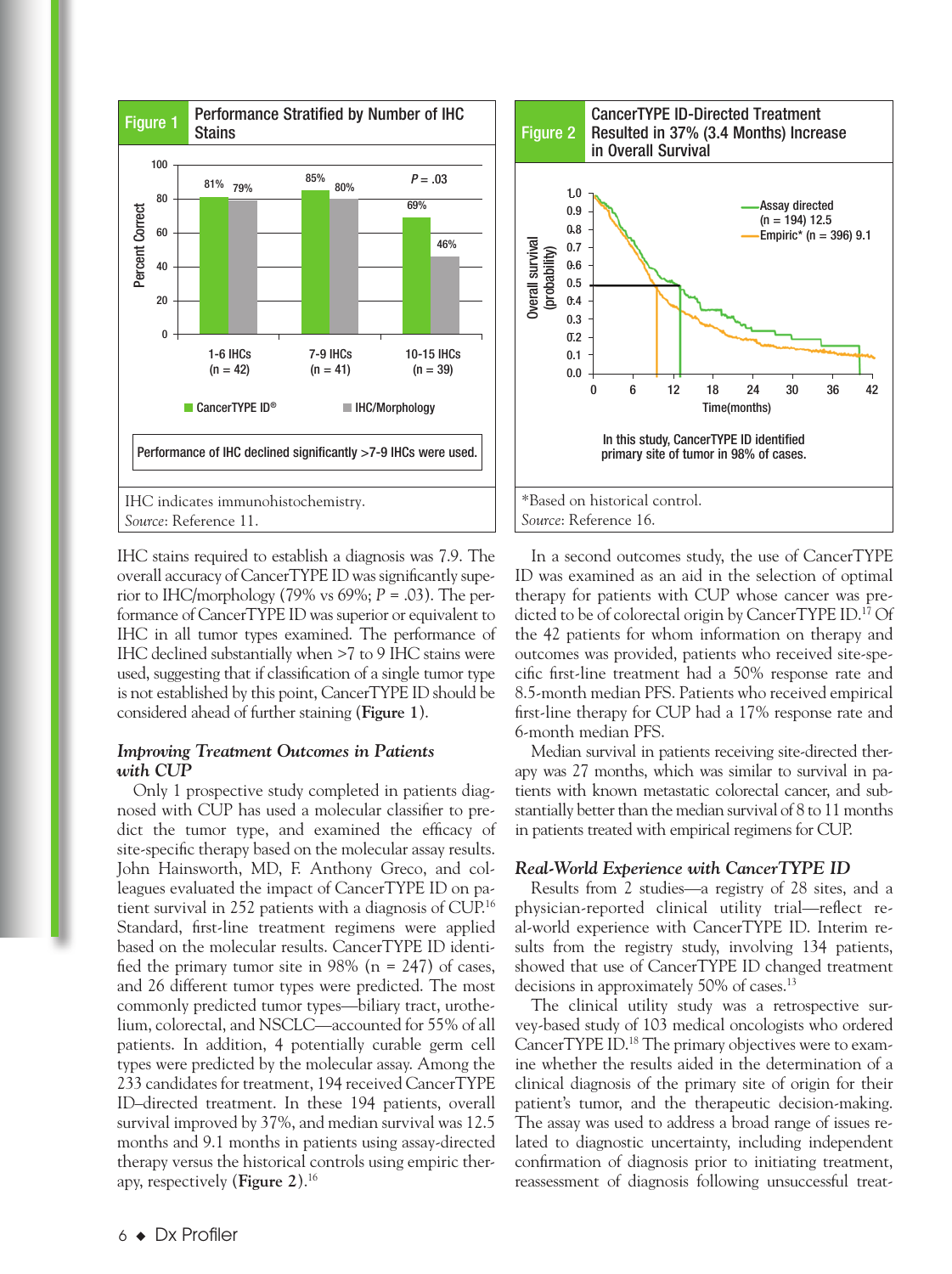ment, resolution of narrow differential diagnoses, and identification of primary tumor sites in patients diagnosed with CUP.

As Benjamin Kim, MD, MPhil, and colleagues noted, the data reported in this study highlight the clinical impact of obtaining a definitive diagnosis because "the 6 most common final clinical diagnoses (lung, pancreatobiliary, ovary, kidney, breast, and melanoma) require different treatment strategies, and several have approved, targeted therapies available."

"[We] can envision using an integrated algorithm that helps identify a patient's CUP profile using directed immunohistochemistry and molecular profiling in selected cases."

Respondents indicated that the assay provided clinical utility for therapeutic decision-making, with 81% of physicians answering that they "strongly agree" or "agree" that the assay was helpful in the treatment decision-making process.

CancerTYPE ID predicted 26 different common and rare tumor types, and identified a primary tumor type not previously considered in one fourth of the patients. In 41% of the cases, the tumor type identified by Cancer-TYPE ID was not considered prior to ordering the assay, but the final diagnosis was modified to reflect the test result in two thirds of these cases. Few additional diagnostic tests were ordered after the molecular test, suggesting that most oncologist respondents viewed the results of the assay as being definitive.

#### **Discussion**

Early results from basket trials have demonstrated that detecting genetic mutations alone is not associated with treatment benefits from targeted therapy. When applying these data to patients with metastatic cancer of an unknown or unclear origin, it becomes apparent that every effort must be made to achieve a definitive diagnosis before considering targeted therapies based on the identification of mutations alone.

Molecular classifiers are now included in diagnostic algorithms.19 "In practice, the niche for profiling assays are the cases with a poor immunohistochemistry profile and for which 2 completely different therapies are indicated (based on pathology differential), with an impact on quality of life and possibly survival," according to Varadhachary and Raber.<sup>20</sup> "[We] can envision using an integrated algorithm that helps identify a patient's CUP profile using directed immunohistochemistry and molecular profiling in selected cases."

CancerTYPE ID helps to achieve a definitive tumor classification for 50 tumor types and subtypes, with an accuracy of 87%. The assay requires minimal tissue—as few as 300 cells—overcoming one of the challenges of standard diagnostic testing (limited tissue availability). The turnaround time is normally within 5 business days and is reimbursed 100% by Medicare. CancerTYPE ID has the unique ability to go beyond the limitations of IHC and accurately differentiate between tumor types in diagnostically challenging cases.

#### **References**

1. Ciriello G, Miller ML, Aksoy BA, et al. Emerging landscape of oncogenic signatures across human cancers. *Nat Genet*. 2013;45:1127-1133.

2. Fong TH, Govindan R, Morgensztern D. Cancer of unknown primary. *J Clin Oncol.* 2008;26(Suppl):22159.

3. Thomas SP, Braiteh FS, Cherkis KA, et al. Molecular profiling with the 92-gene assay and decision-impact on cancer treatment: interim results from a prospective, multidisciplinary study. Abstract presented at: 2015 Gastrointestinal Cancers Symposium; January 15-17, 2015; San Francisco, CA.

4. Kantar Health, A WPP Company. Epidemiology. www.kantarhealth.com/services/ epidemiology. Accessed December 17, 2015.

5. Shahda S. Metastatic patients with unclear diagnosis. CME presented at: ASCO Puerto Rico; October 2014.

6. Le Tourneau C, Delord JP, Gonçalves A, et al. Molecularly targeted therapy based on tumour molecular profiling versus conventional therapy for advanced cancer (SHIVA): a multicentre, open-label, proof-of-concept, randomised, controlled phase 2 trial. *Lancet Oncol*. 2015;16:1324-1334.

7. Lopez-Chavez A, Thomas A, Rajan A, et al. Molecular profiling and targeted therapy for advanced thoracic malignancies: a biomarker-derived, multiarm, multihistology phase II basket trial. *J Clin Oncol.* 2015;33:1000-1007.

8. Hyman DM, Puzanov I, Subbiah V, et al. Vemurafenib in multiple nonmelanoma cancers with BRAF V600 mutations. *N Engl J Med*. 2015;373:726-736.

9. Lewis R. Mutation and location important in cancer treatment. *Lancet Oncol*. 2015;16:e482.

10. Kopetz S, Desai J, Chan E, et al. Phase II pilot study of vemurafenib in patients with metastatic BRAF-mutated colorectal cancer. *J Clin Oncol*. 2015;33:4032-4038.

11. Weiss LM, Chu P, Schroeder BE, et al. Blinded comparator study of immunohistochemical analysis versus a 92-gene cancer classifier in the diagnosis of the primary site in metastatic tumors. *J Mol Diagn*. 2013;15:263-269.

12. Anderson GG, Weiss LM. Determining tissue of origin for metastatic cancers: meta-analysis and literature review of immunohistochemistry performance. *Appl Immunohistochem Mol Morphol*. 2010;18:3-8.

13. Laouri M, Schroeder B, Chen E, et al. Diagnostic utility of molecular profiling for cancers of uncertain primary. Abstract presented at: 2011 ASCO Annual Meeting; June 3-7, 2011; Chicago, IL.

14. Allen TC. Second opinions: pathologists' preventive medicine. *Arch Pathol Lab Med.* 2013;137:310-311.

15. Kerr SE, Schnabel CA, Sullivan PS, et al. Multisite validation study to determine performance characteristics of a 92-gene molecular cancer classifier. *Clin Cancer Res*. 2012;18:3952-3960.

16. Hainsworth JD, Rubin MS, Spigel DR, et al. Molecular gene expression profiling to predict the tissue of origin and direct site-specific therapy in patients with carcinoma of unknown primary site: a prospective trial of the Sarah Cannon Research Institute. *J Clin Oncol*. 2013;31:217-223.

17. Hainsworth JD, Schnabel CA, Erlander MG, et al. A retrospective study of treatment outcomes in patients with carcinoma of unknown primary site and a colorectal cancer molecular profile. *Clin Colorectal Cancer*. 2012;11:112-118.

18. Kim B, Schroeder BE, Schnabel CA. Physician-reported clinical utility of the 92-gene molecular classifier in tumors with uncertain diagnosis following standard clinicopathologic evaluation. *Pers Med Oncol.* 2013;2:68-76.

19. Varadhachary GR, Raber MN. Cancer of unknown primary site. *N Engl J Med.*  2014;371:757-765.

20. Varadhachary GR. Carcinoma of unknown primary: focused evaluation. *J Natl Compr Canc Netw*. 2011;9:1406-1412.

#### GHHC987